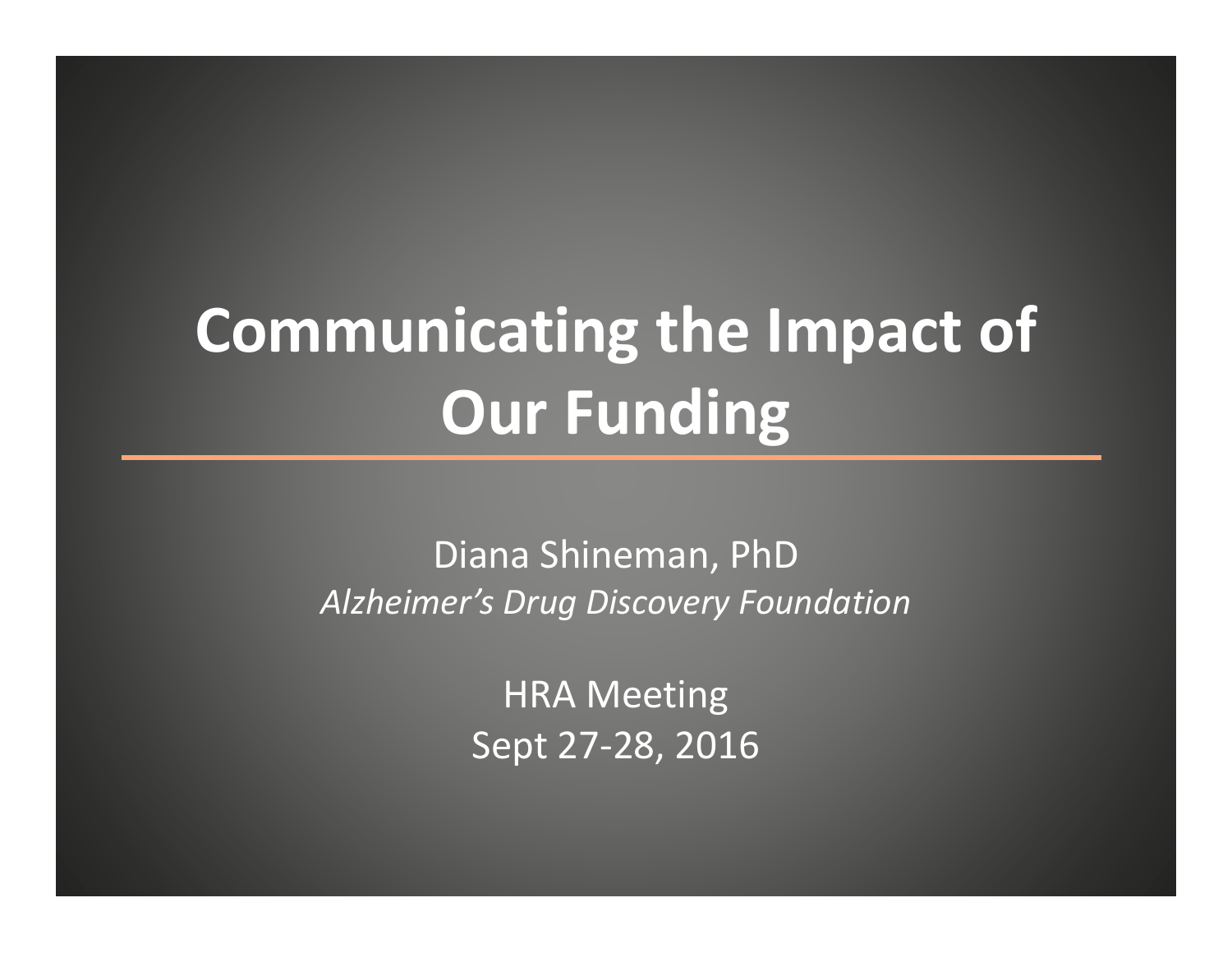# If I don't post it on Facebook,

Found at the funniestpictures.com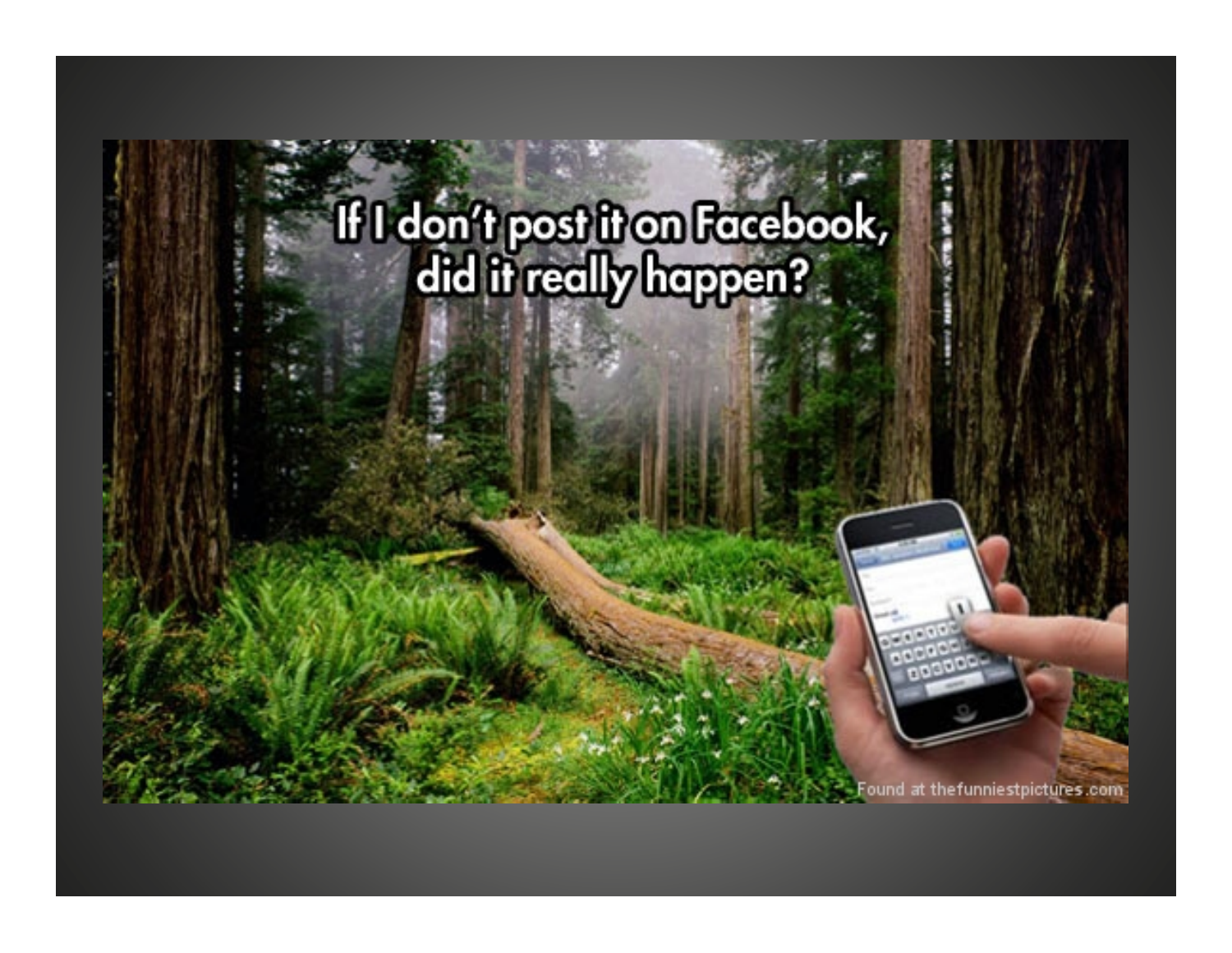## SURVEY

- Experiences
- Metrics
- Success stories
- Lessons learned from not‐so‐successful efforts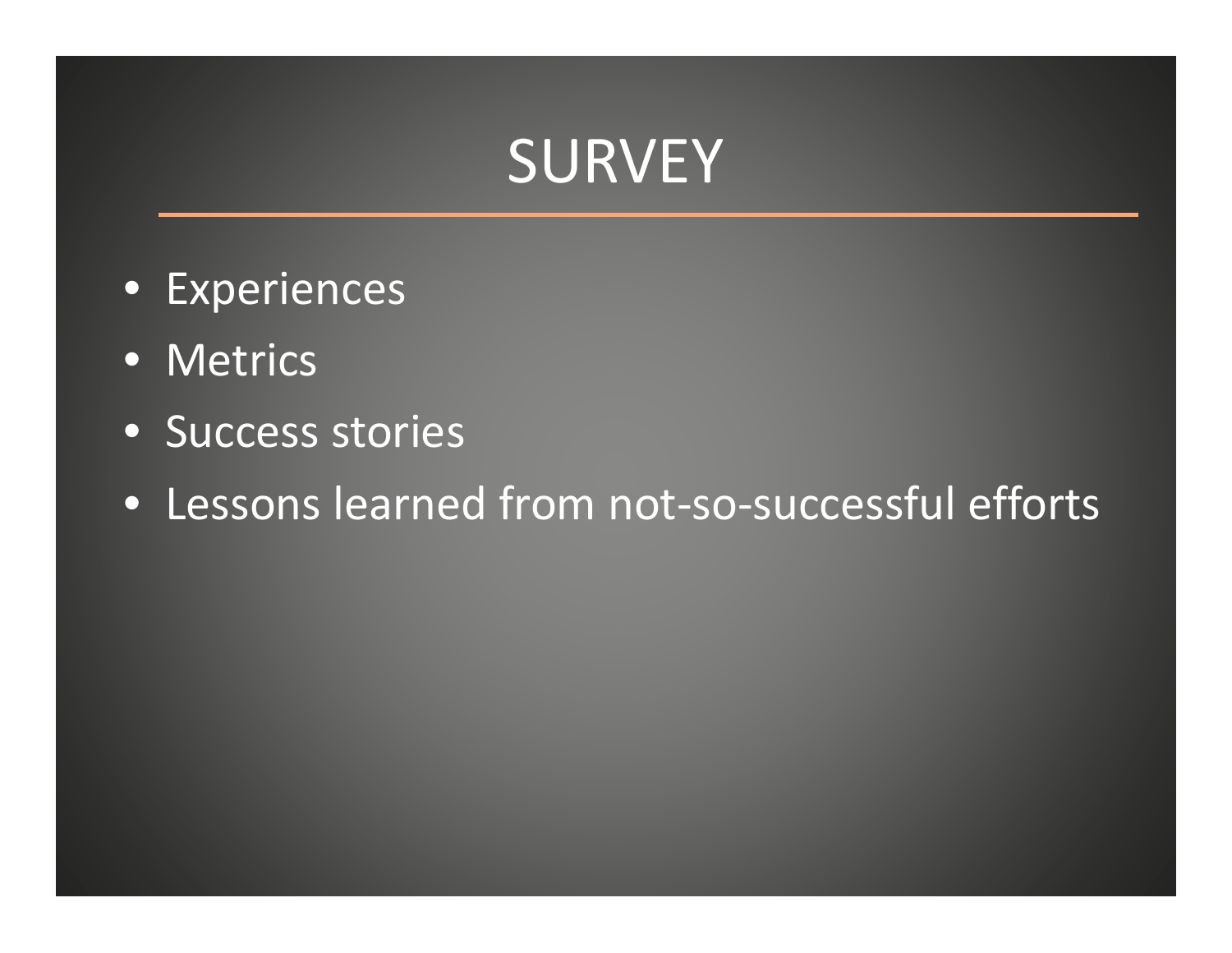#### 51 total responses representing 40 organizations!

| <b>AACR</b>                                   | www.aacr.org                                     |
|-----------------------------------------------|--------------------------------------------------|
| Alzheimer's Drug Discovery Foundation         | alzdiscovery.org                                 |
| American Association for Cancer Research      | www.aacr.org                                     |
| <b>American Brain Tumor Association</b>       | www.abta.org                                     |
| <b>American Cancer Society</b>                | cancer.org                                       |
| American Diabetes Association                 | http://professional.diabetes.org/Research-Grants |
| <b>American Federation for Aging Research</b> | www.afar.org                                     |
| American Heart Association                    | heart.org                                        |
| <b>Arthritis National Research Foundation</b> | CureArthritis.org                                |
| <b>Autism Science Foundation</b>              | www.autismsciencefoundation.org                  |
| Autism Speaks                                 | www.autismspeaks.org                             |
| Avon Breast Cancer Crusade                    | avonbcc.org                                      |
| Bonnie J. Addario Lung Cancer Foundation      | lungcancerfoundation.org                         |
| <b>BrightFocus Foundation</b>                 | www.brightfocus.org                              |
| <b>Cancer Research Institute</b>              | www.cancerresearch.org                           |
| Children's Tumor Foundation                   | www.ctf.org                                      |
| <b>Conquer Cancer Foundation</b>              | www.conquercancerfoundation.org                  |
| <b>CURE</b>                                   | www.cureepilepsy.org                             |
| Donaghue                                      | donaghue.org                                     |
| Doris Duke Charitable Foundation              | www.ddcf.org                                     |
| Flinn Foundation                              | www.flinn.org                                    |

#### *Continued on next slide*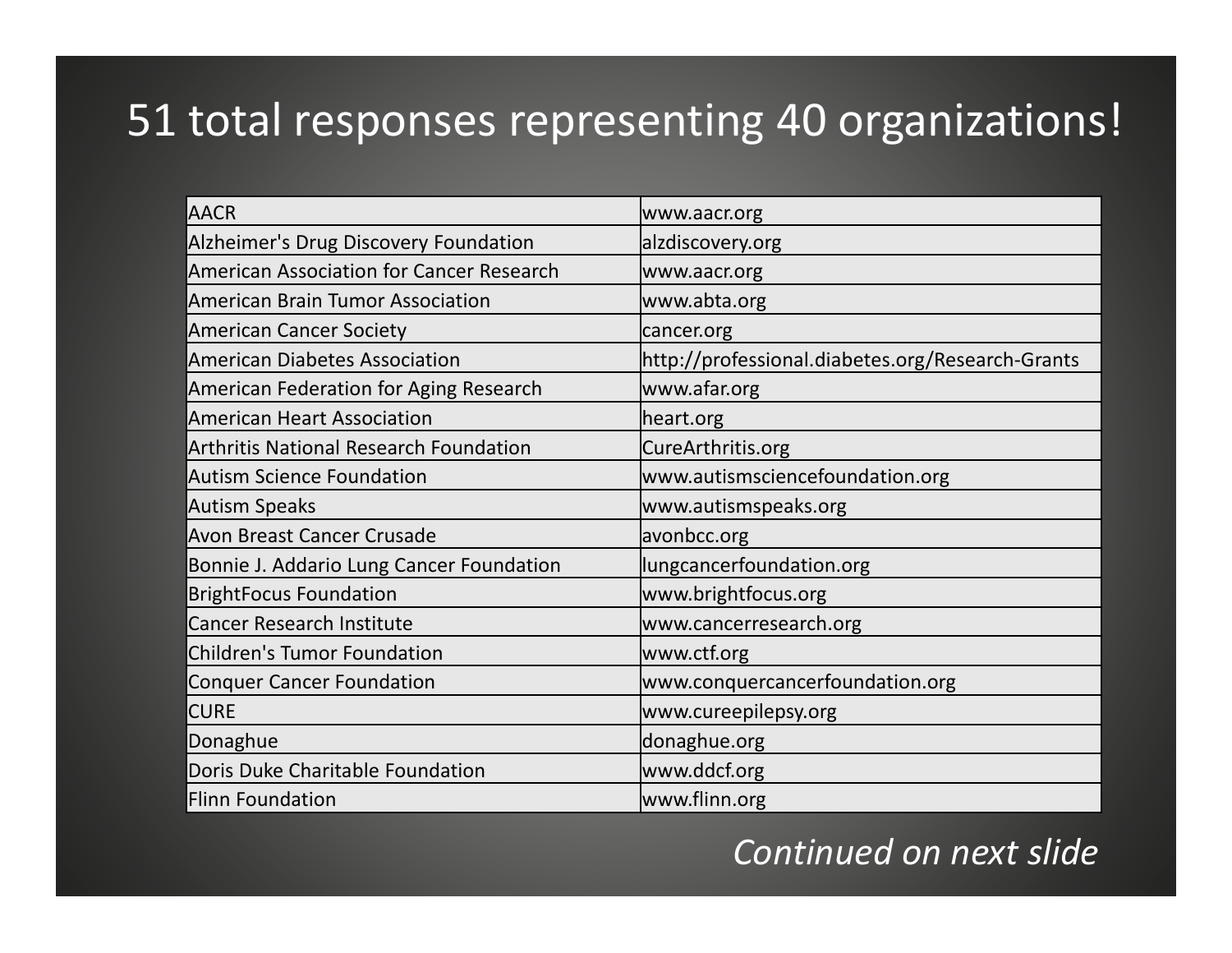#### *Continued from previous slide*

| <b>Foundation Fighting Blindness</b>                    | www.fightblindness.org                                           |
|---------------------------------------------------------|------------------------------------------------------------------|
| Foundation for Physical Therapy                         | http://www.foundation4pt.org/                                    |
| <b>JDRF</b>                                             | jdrf.org                                                         |
| Lung Cancer Research Foundation                         | http://www.lungcancerresearchfoundation.org/                     |
| Melanoma Research Alliance                              | curemelanoma.org                                                 |
| National Psoriasis Foundation                           | www.psoriasis.org                                                |
| <b>NYSCF</b>                                            | nyscf.org                                                        |
| Parkinson's Disease Foundation                          | www.pdf.org                                                      |
| Pershing Square Sohn Cancer Research Alliance           | www.psscra.org                                                   |
| <b>Pew Charitable Trusts</b>                            | http://www.pewtrusts.org/en/projects/pew-<br>biomedical-scholars |
| <b>Rheumatology Research Foundation</b>                 | www.rheumresearch.org                                            |
| Simons Foundation                                       | simonsfoundation.org                                             |
| St. Baldrick's Foundation                               | http://www.stbaldricks.org/                                      |
| Susan G Komen                                           | komen.org                                                        |
| The Gerber Foundation                                   | www.gerberfoundation.org                                         |
| The Leona M. and Harry B. Helmsley Charitable<br> Trust | www.helmsleytrust.org                                            |
| The Medical Foundation                                  | http://www.hria.org/tmfservices/                                 |
| The V Foundation for Cancer Research                    | www.jimmyv.org                                                   |
| W.M. Keck Foundation                                    | www.wmkeck.org                                                   |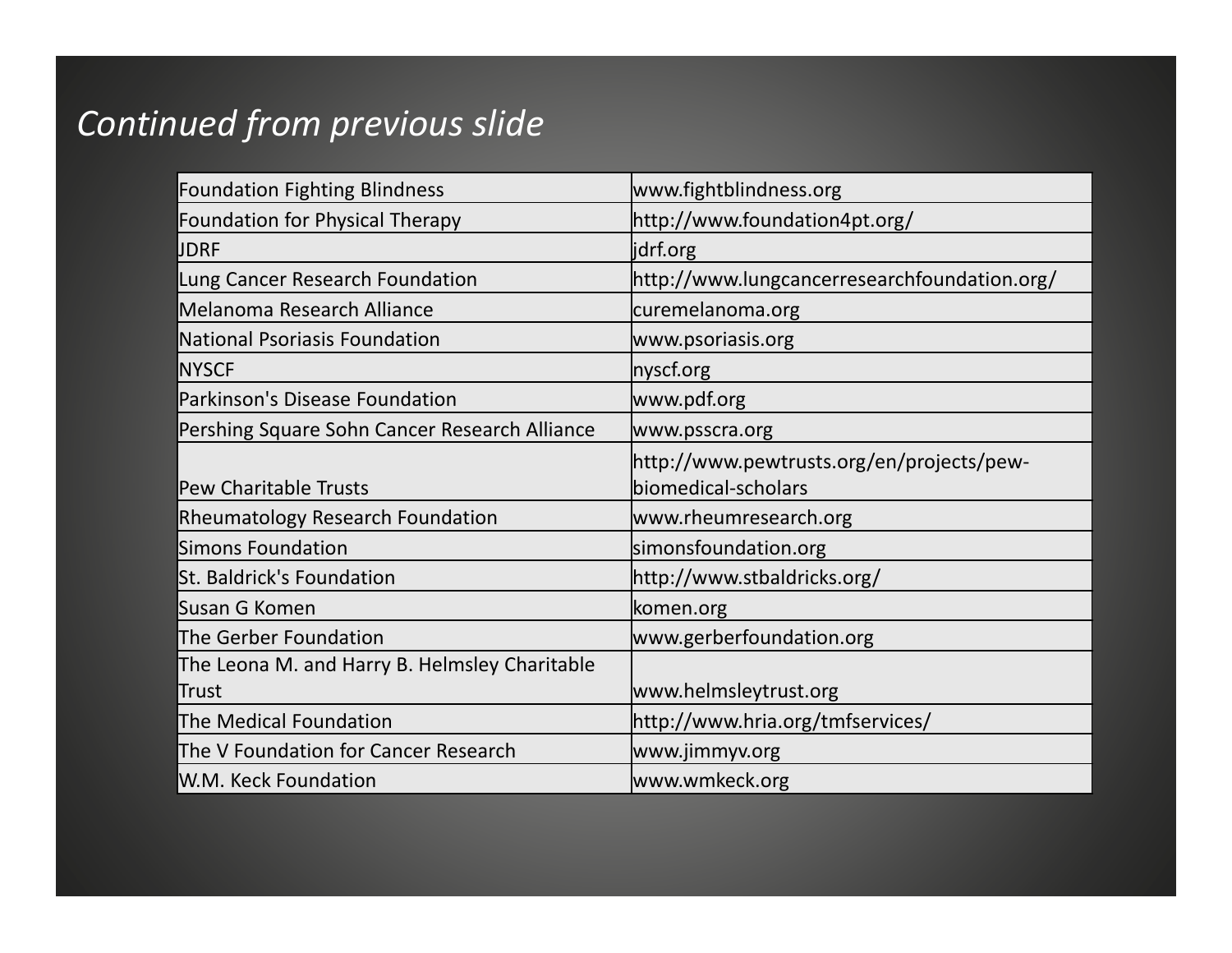## What quantitative outcomes do you track from your funded research?

| Publications                                                                          | 96.1% |
|---------------------------------------------------------------------------------------|-------|
| Patents/intellectual property/commercialization and<br>llicensing                     | 82.4% |
| Additional "follow-on" funding received from other<br>organizations (i.e. NIH grants) | 76.5% |
| Presentations                                                                         | 70.6% |
| Career advancement                                                                    | 66.7% |
| Honors/Awards                                                                         | 62.7% |
| Scientific collaborations                                                             | 37.3% |
| Number of people trained                                                              | 33.3% |
| Professional activities (journal editor, peer reviewer)                               | 23.5% |
| Business development/company start-ups                                                | 21.6% |
| Distributed reagents/tools                                                            | 21.6% |
| Industry relationships                                                                | 13.7% |
| Advisory boards                                                                       | 11.8% |
| Question is not applicable to my organization                                         | 2.0%  |
| Other (please specify)                                                                | 29.4% |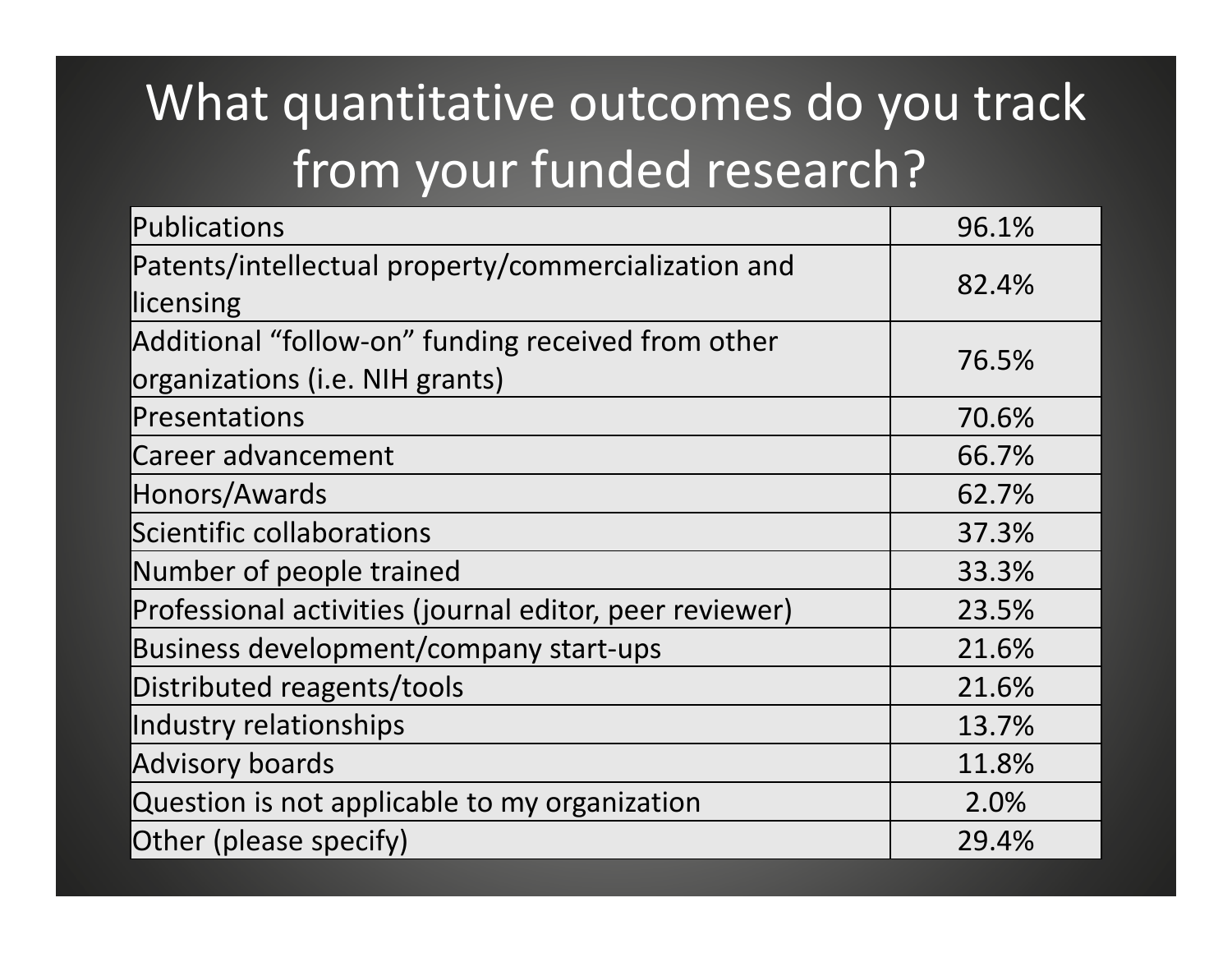#### Other quantitative outcomes:

- •Course work
- Teaching
- # clinical trials run, # of preclinical studies started, stage of research
- Promotions
- Blogs, Interviews
- •• Retention of researchers in the field
- Satisfaction rankings from training programs
- Collaborations
- •Impact factor for publications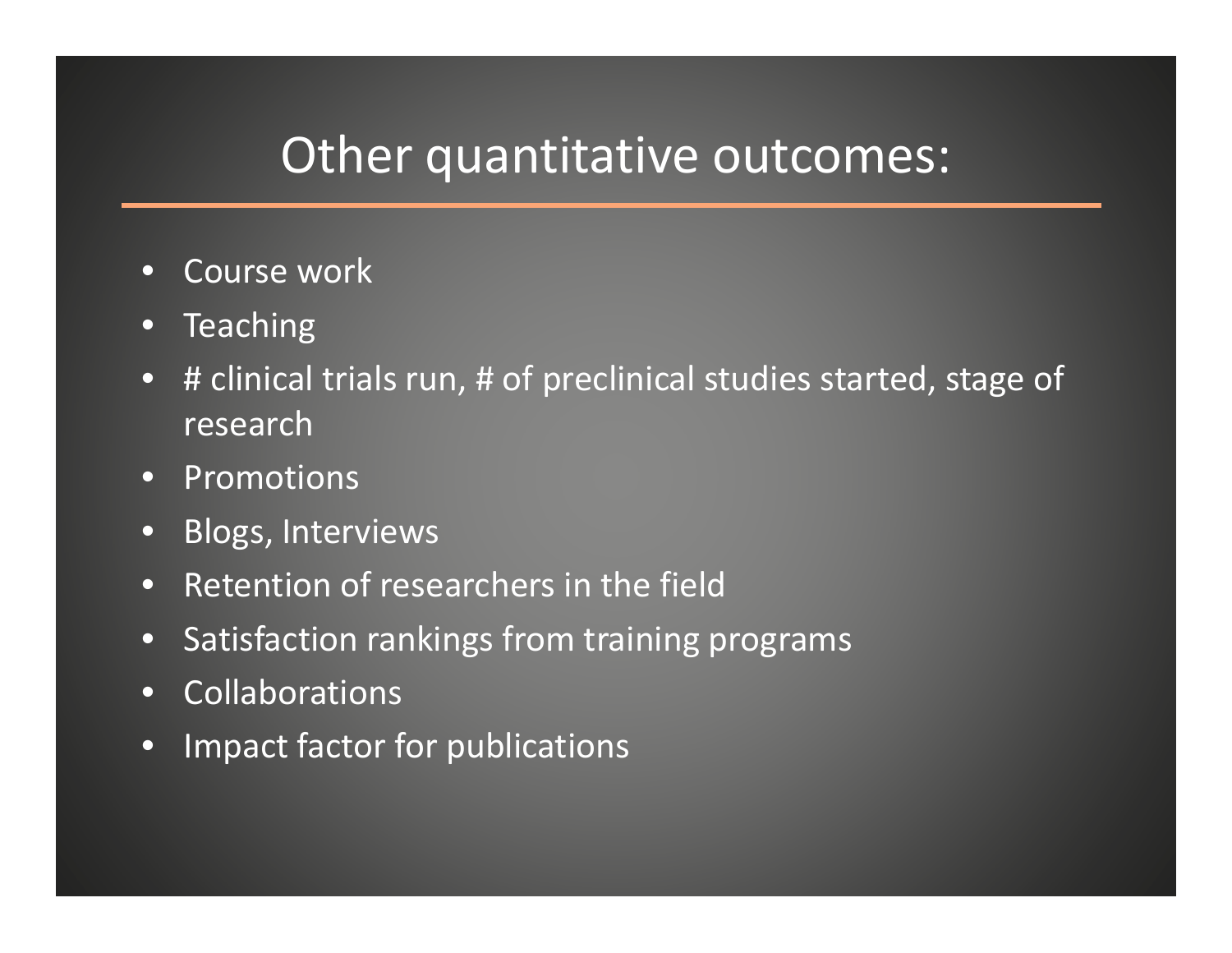# Do you do your analyses in house or rely on external consultants?

in house

both internal and using external resources

external consultant

other/NA

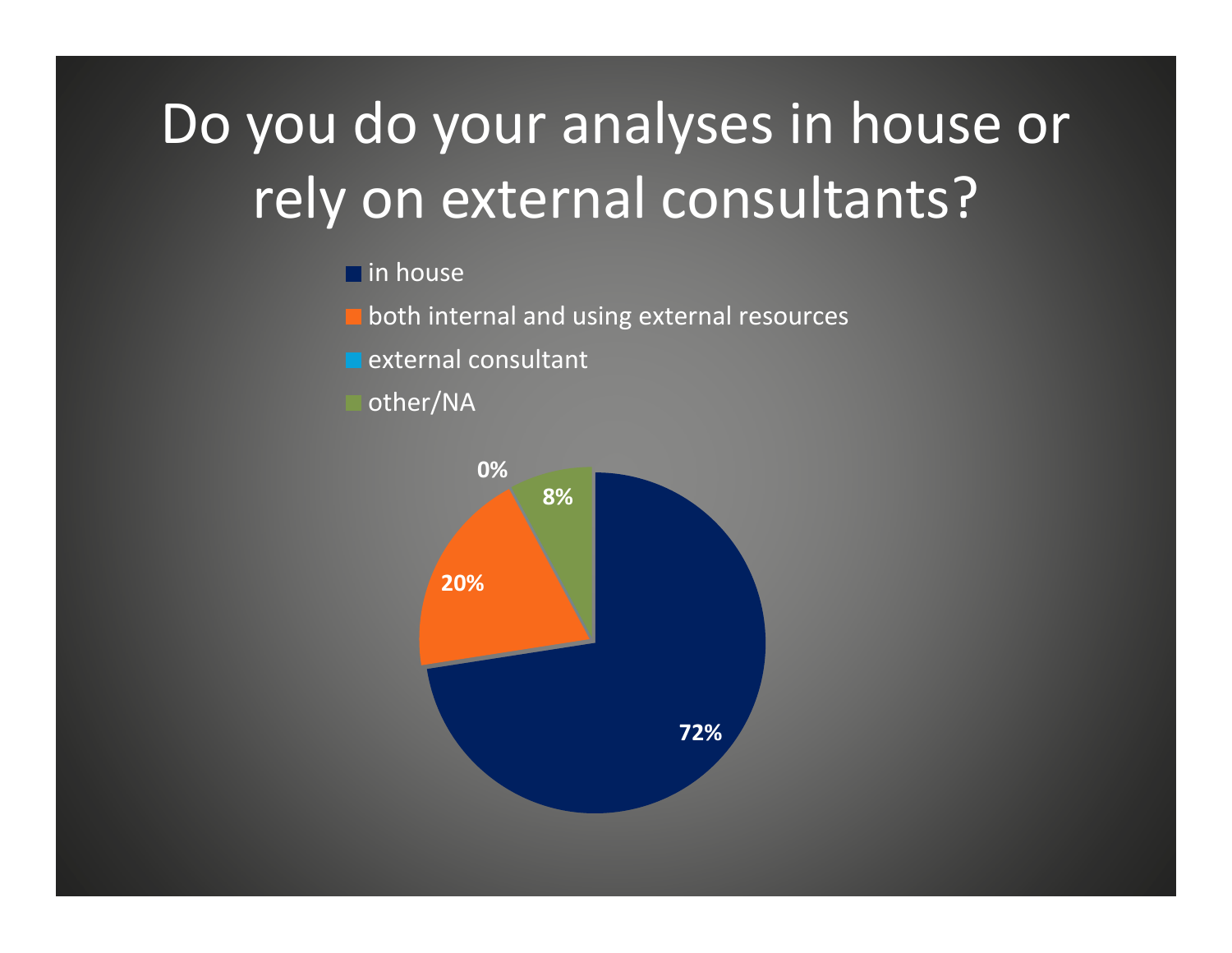# External Resources:

- $\bullet$  PlumX, NIH RePORTer, Scopus, SciVal, Uber Research, Lexis/Nexis
	- "We use Uber Research but have found it limited in its capabilities. Much is still done manually, which makes it incredibly difficult to accomplish."
	- Mixed feedback on usefulness of Plum
- iMIS Database to track in‐house funding and follow‐on funding
- • To help decrease use of technical jargon: https://readability‐ score.com/text/
- •Qliksense, metrics platform provided through proposalCENTRAL
- •Customized database through SmartSimple
- •WizeHive
- $\bullet$  Faculty who have <sup>a</sup> special (research) interest in the topic.
	- External evaluator is typically the first or senior author on <sup>a</sup> scientific publication related to the analysis.
- ad hoc academic advisory group
- •Summer students/interns, consultants
- •**•** Rosemarie Truman from the Center for Advancing Innovation
- •Explored options but "nothing justified the cost"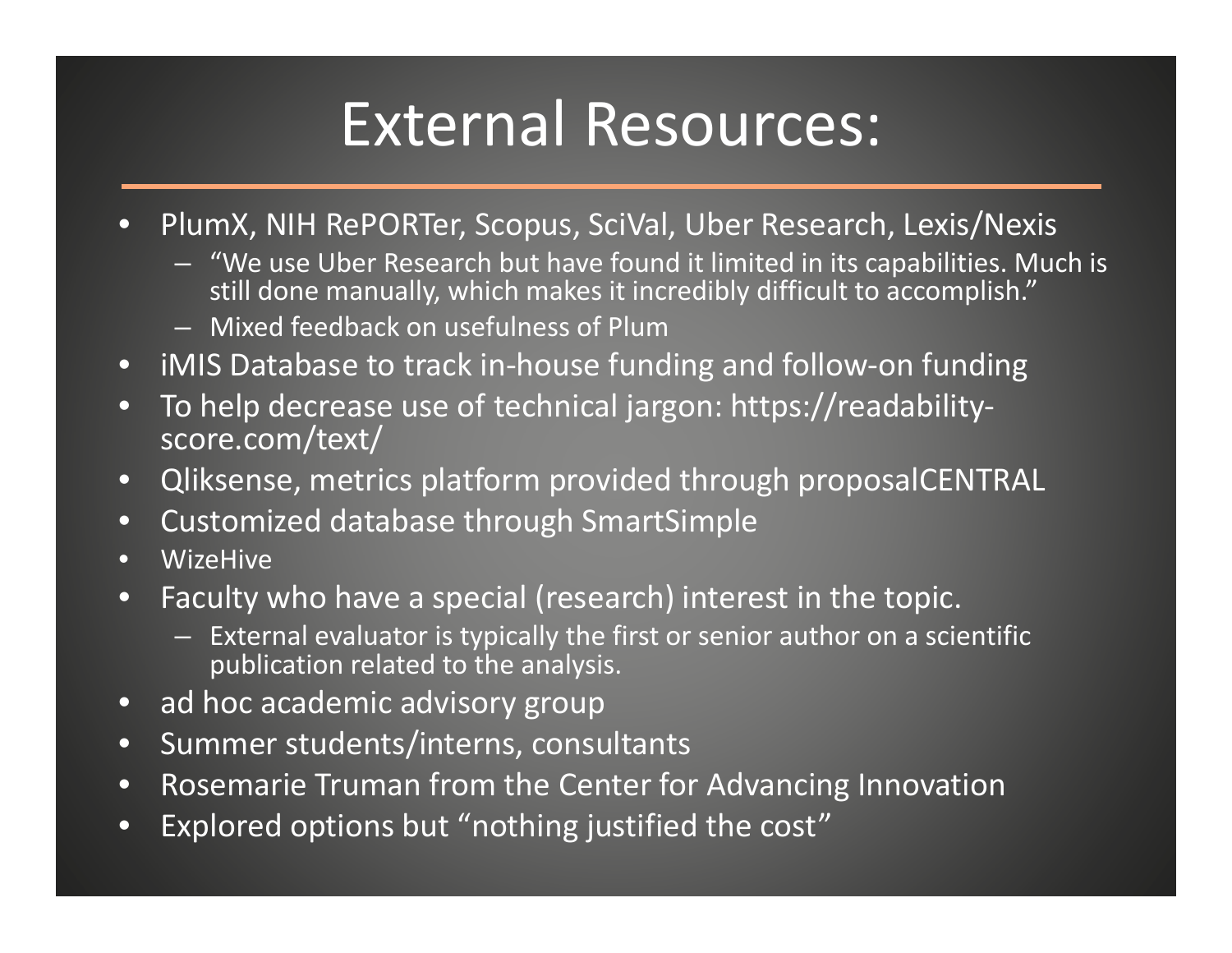# Other Resources to Assess Funding Impact

- •**•** Grantee progress reports
- •● On-line survey tools, Alumni network
- •Data mining
- •Grants systems
- •Grantee CVs (career development)
- •Pubmed alerts, web of science, Altmetrics
- •**Twitter**
- • Google analytics, google patent, google scholar, google alerts for grantees ("internet stalking")
- •Data analysis in Excel, Prism, Systat
- •Graphic designer for infographics
- •Could the new gHRAsp system help survey <sup>a</sup> given research field?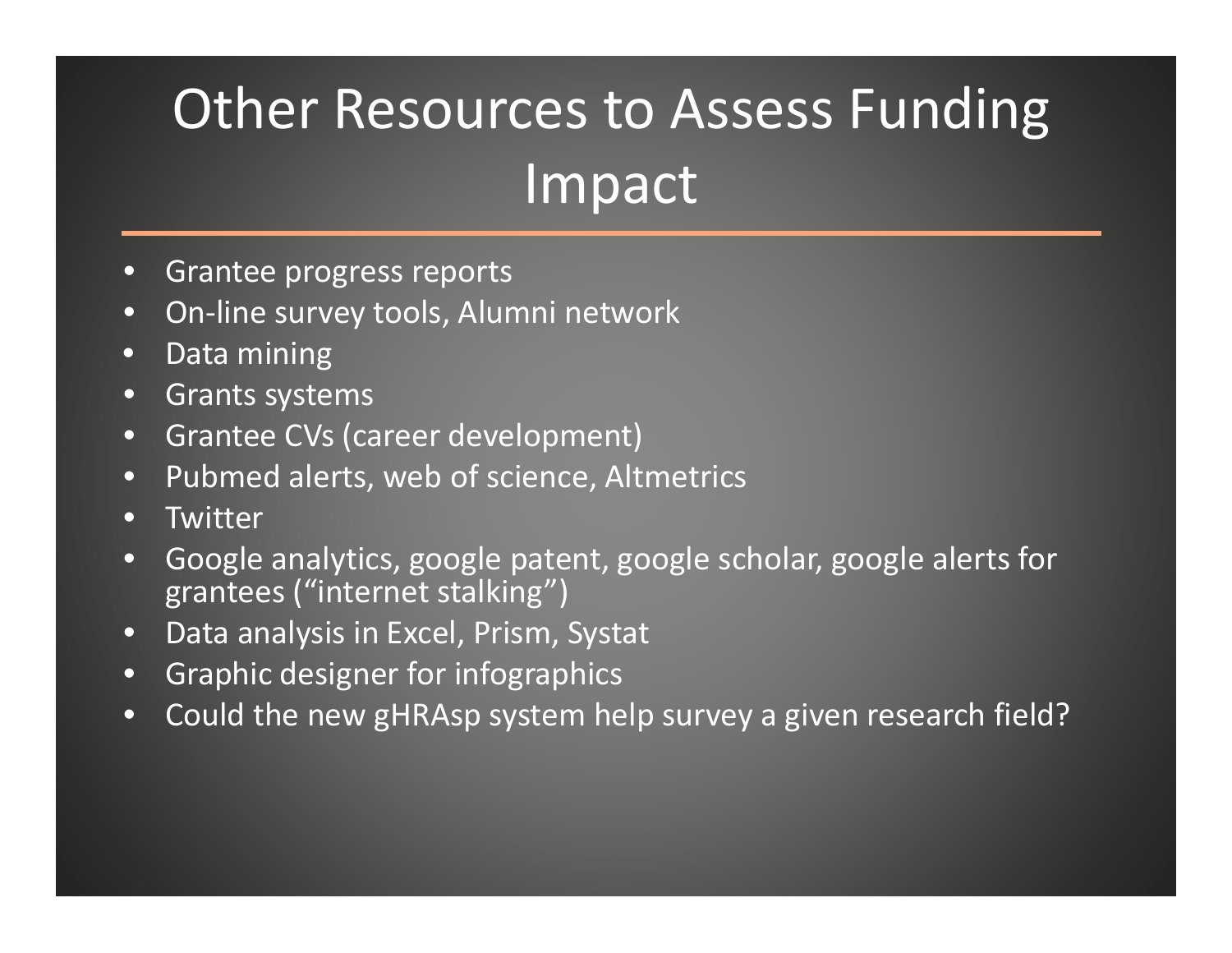### Communicating Impact ‐ To Donors

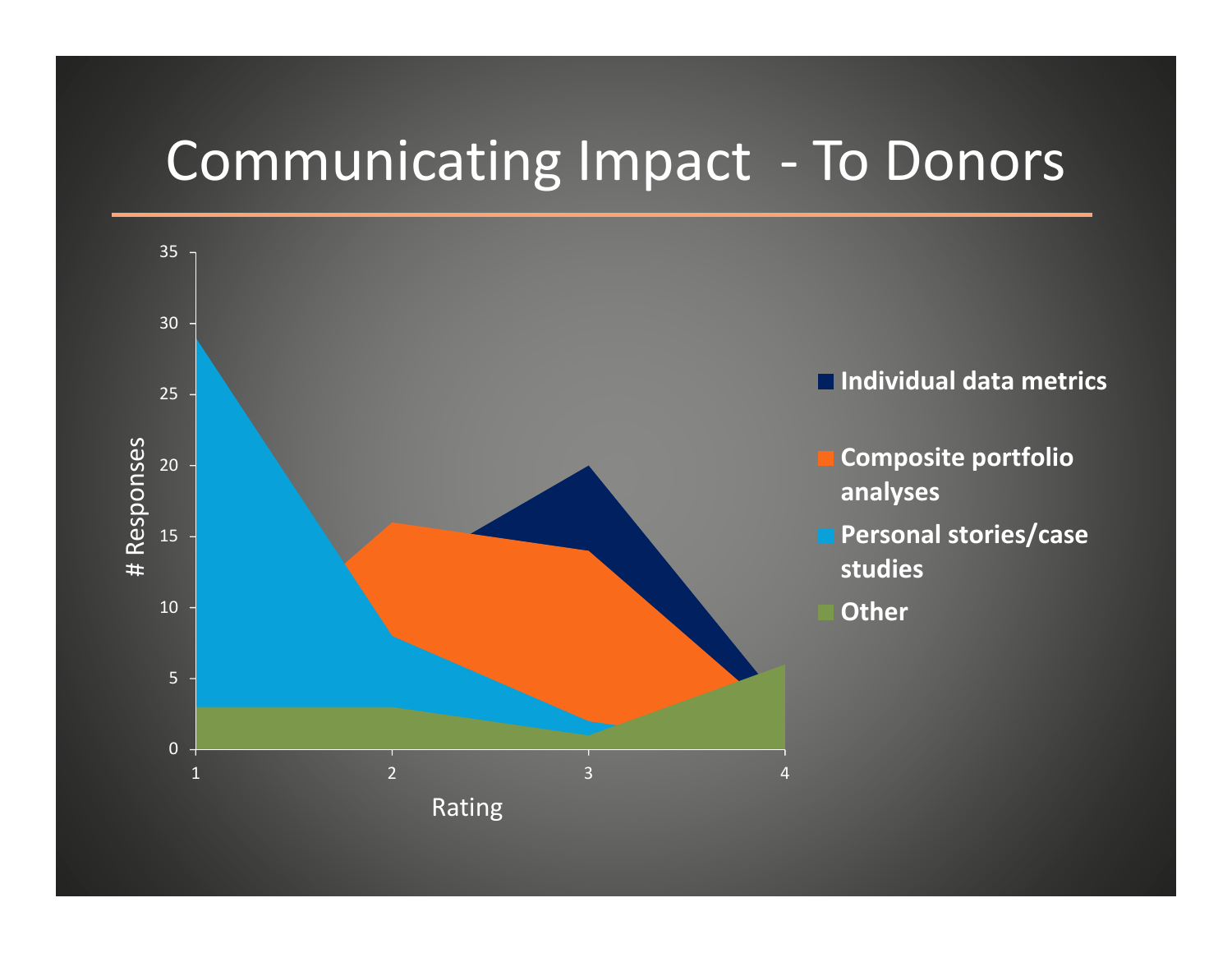# Communicating Impact ‐ To The General Public

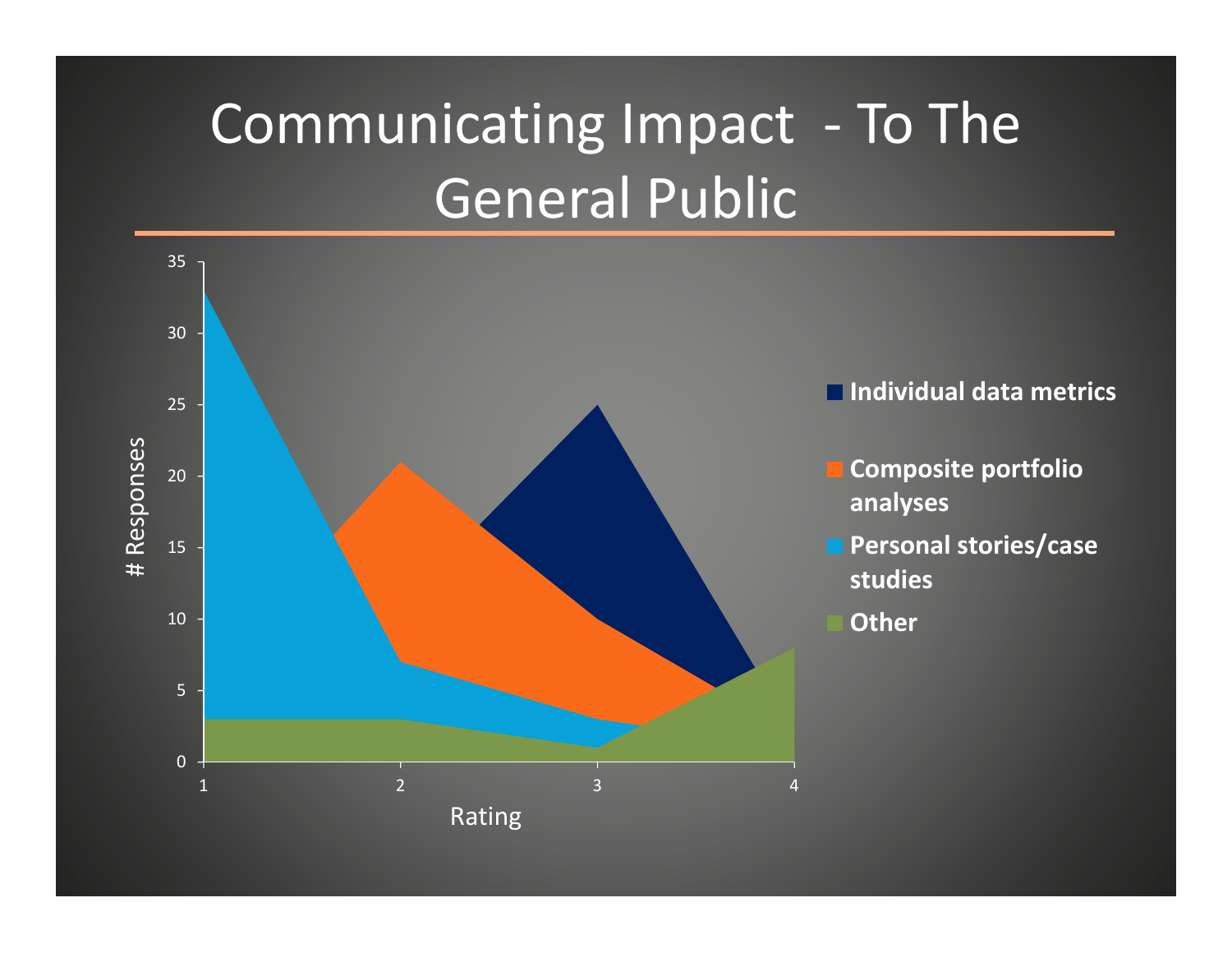### Communicating Impact ‐ To The Board

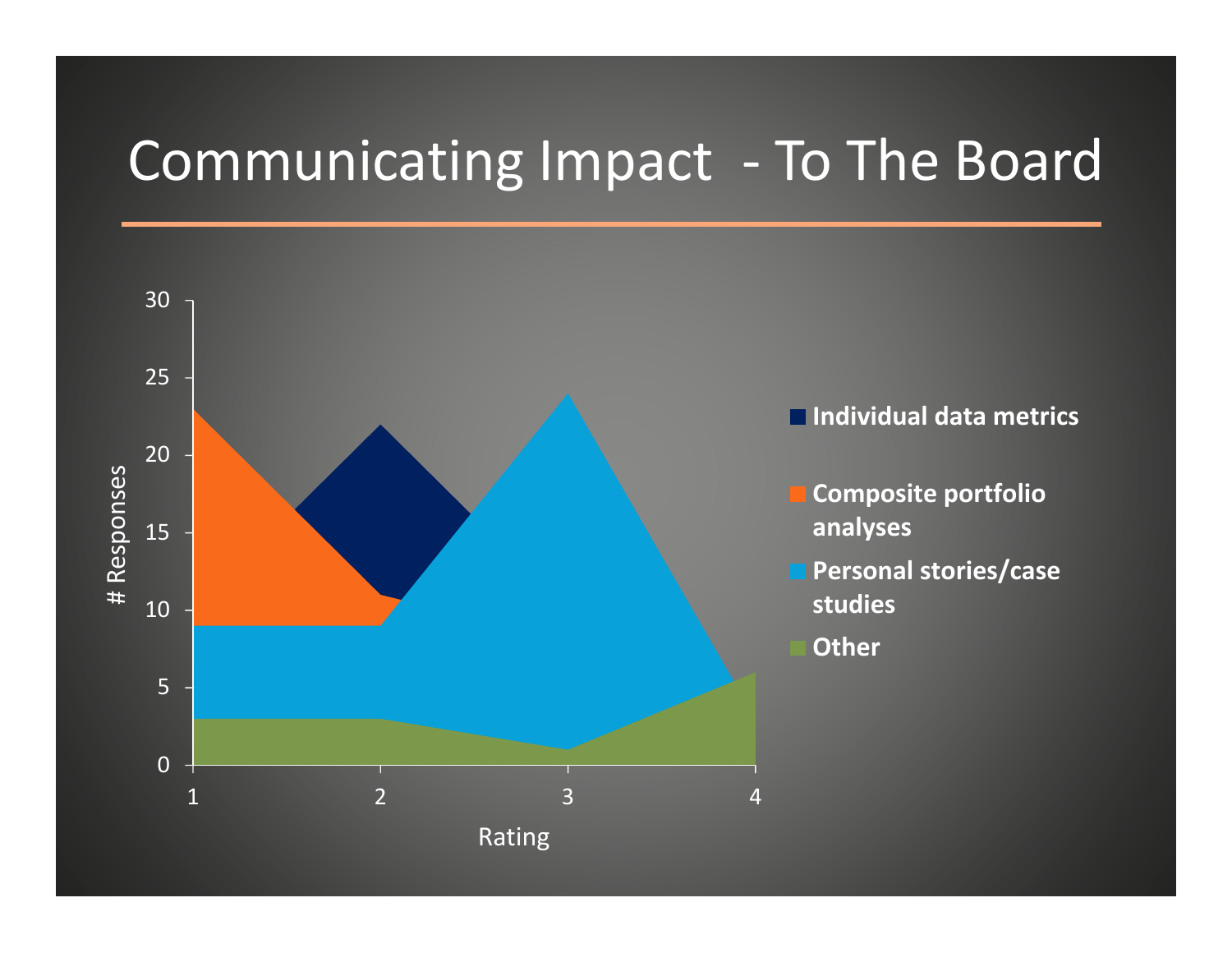# Additional Metrics of Interest to Donors

- Drugs/treatments developed
- Science leading to treatments
- Donors like to see they are acknowledged in both scientific and general publications
- Increasing visibility of foundation/disease
- •Impact to patient care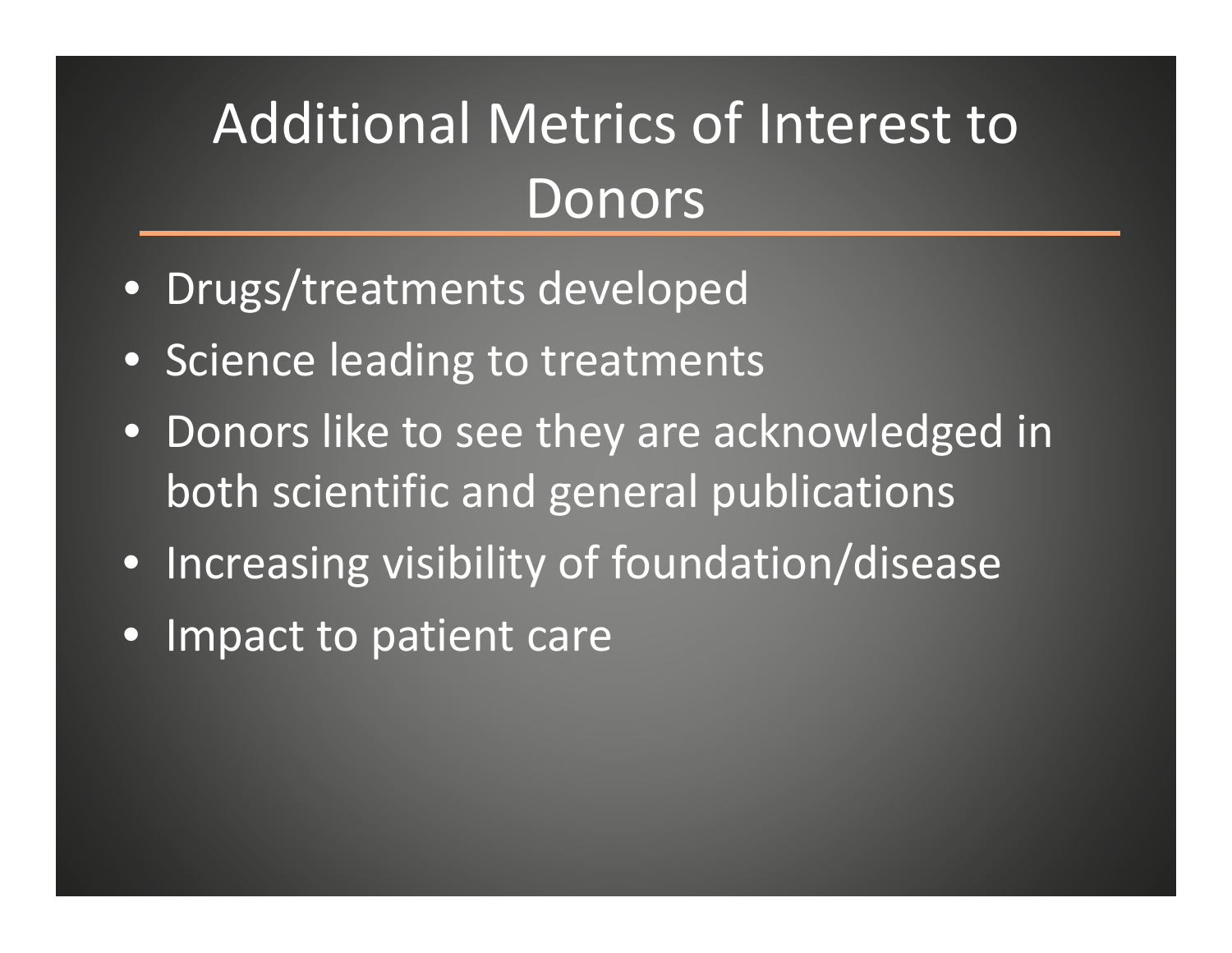# Additional Metrics of Interest to the General Public

- Drugs/treatments developed
- For case studies:
	- video interviews
	- "breakthroughs" "results"
	- What will help the patient (not about the scientist)
	- blogs
- Making the connection that funding research=cure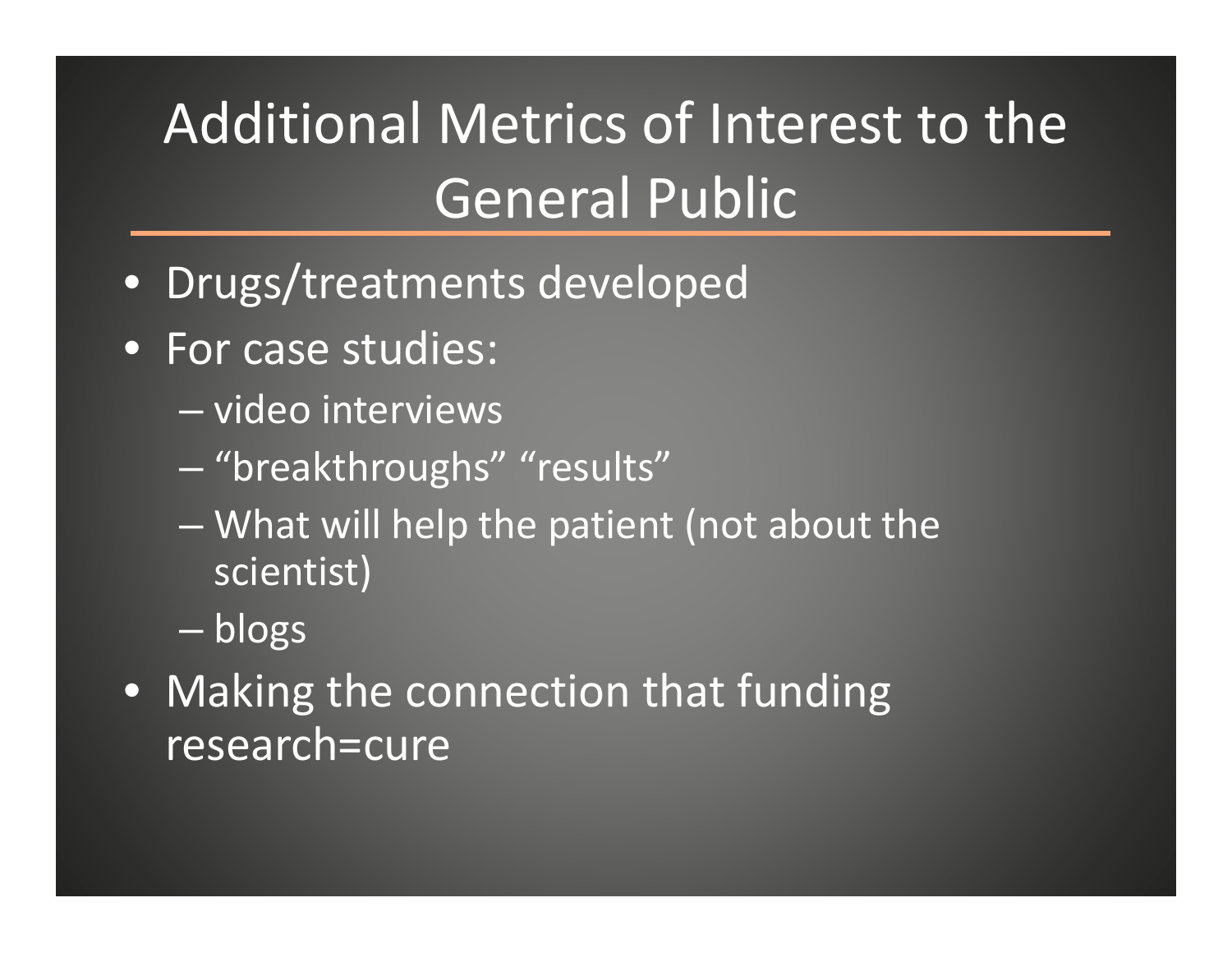# Additional Metrics of Interest to Board Members

- •Drugs/treatments developed
- • $\bullet$  Returns on investment
- •IP
- •Awards (i.e. nobel prize)
- •Breadth of programs and funding
- •Innovation/uniqueness of programmatic efforts
- •Infographics
- •Opinion from outside experts
- •Comparison to similar programs
- •Media coverage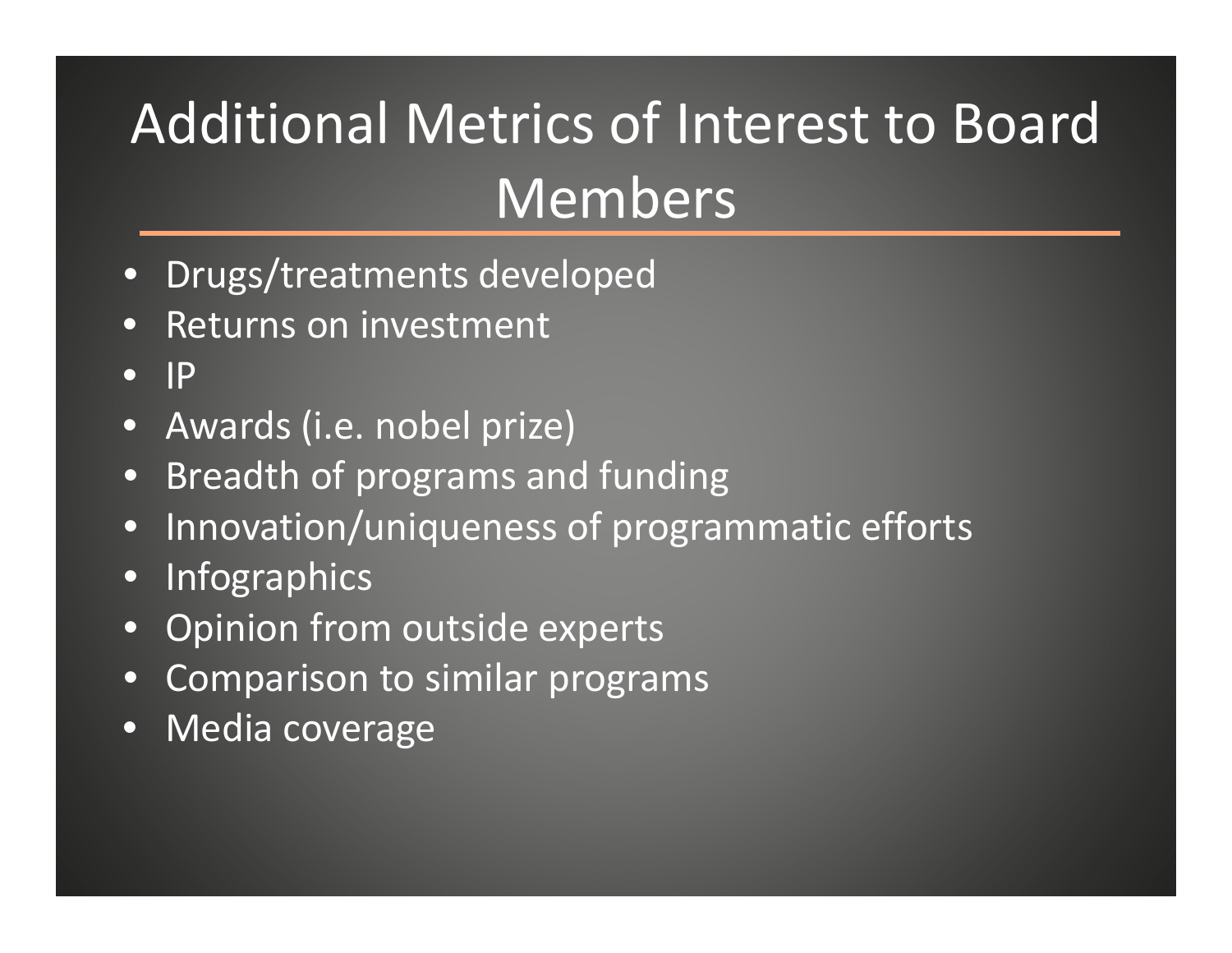## "Toolkit" examples

Specific Member Organization Examples can be found in <sup>a</sup> supporting document on the HRA members only website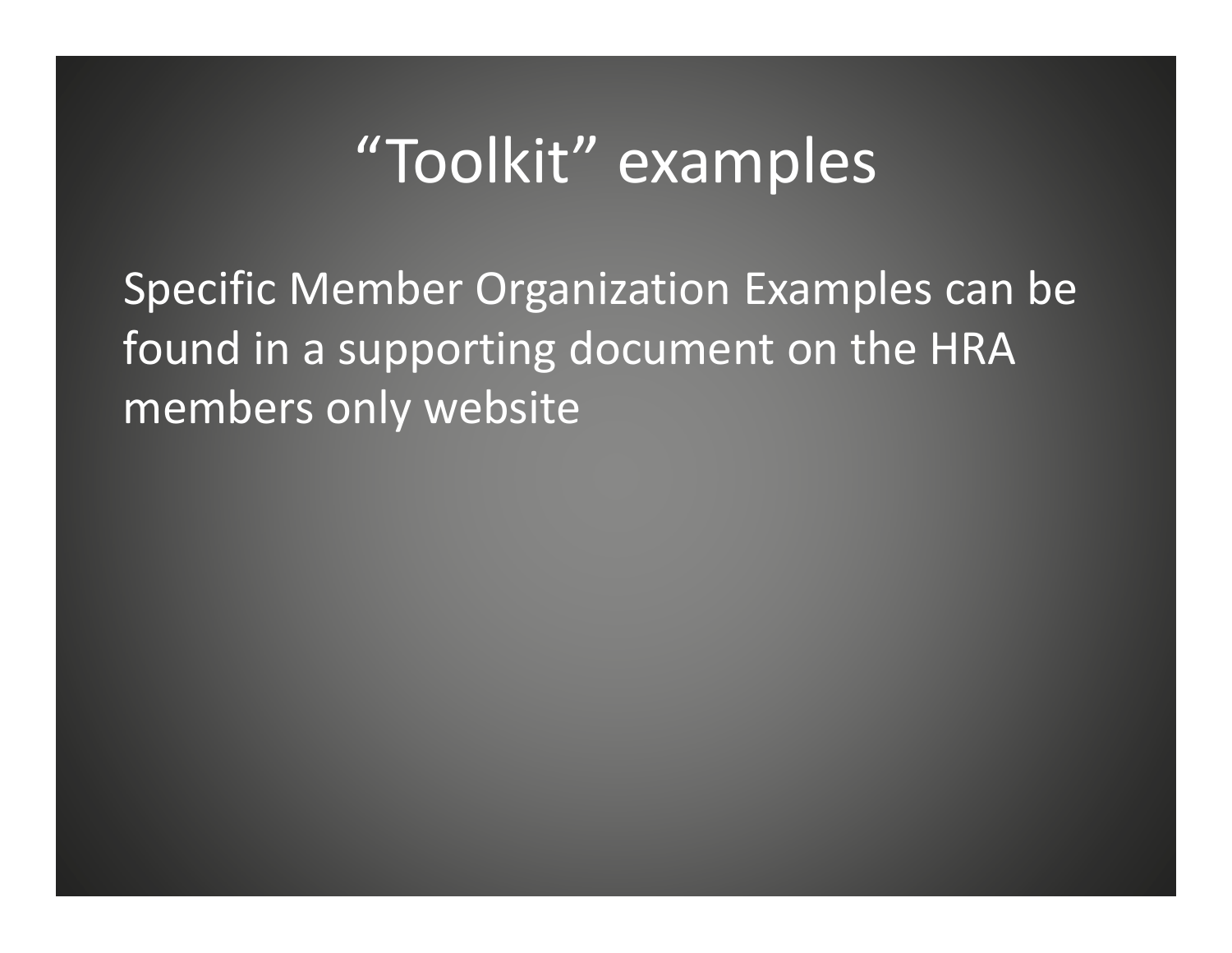# What strategies have **NOT** worked

- • Videos, newsletters – impact is not clear and high cost/time
	- Press releases, pitching stories more valuable
- • Non concrete examples – "could" lead to <sup>a</sup> treatment, etc., conveying "technical" lingo
- •Using these metrics to engage with major gifts part of org – hard to speak the same language
- • Data‐driven outcomes don't help connect to donors/public, need <sup>a</sup> story
- • Simpler the better
	- e.g. complex analyses, tying "value" to disease mechanism hard to translate
- •Plum
- •Text‐heavy documents, infographics work better
- • Communicating the incremental progress of science, people want breakthroughs
- $\bullet$ Blogs – not widely read